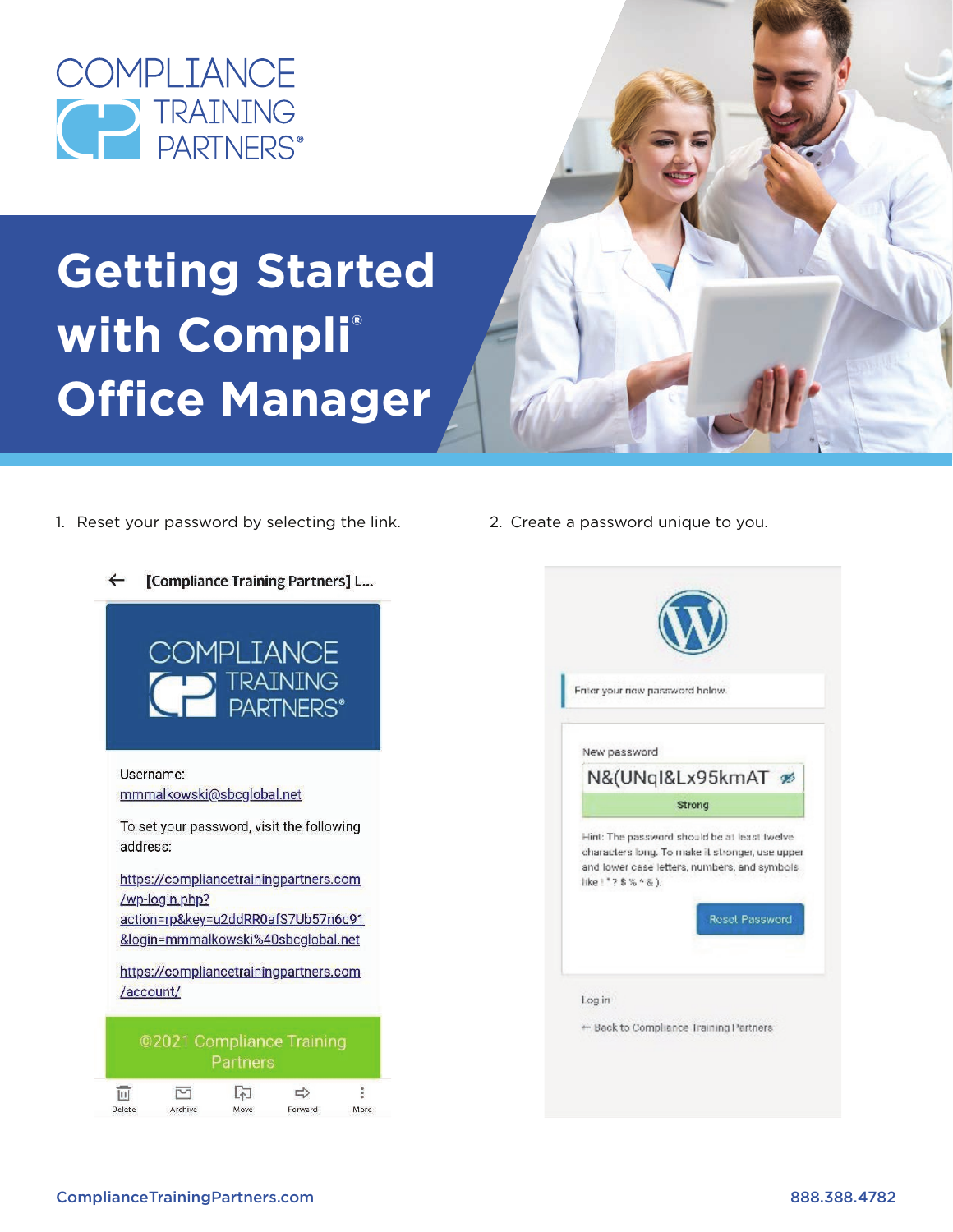- 3. Adding an office if your account does not have any offices, please reach out to JShaffer@compliancetrainingpartners.com to make sure your offices are not already in the system. Add new offices if instructed to do so.
- 4. If your offices are already in the system, so are your trainees. If they are not in the system then add new trainees by selecting **"Trainees"** from the left-hand navigation bar and then **"New Trainee"**.

| COMPLIANCE                                                 | Dashboard                                               |           |                     | Screen Options              |
|------------------------------------------------------------|---------------------------------------------------------|-----------|---------------------|-----------------------------|
| headden                                                    | Curlch hack to Complaince Training Partners (charakter) |           |                     | ۰                           |
| <b>Home</b><br>Compliance<br><b>Dashboard</b>              | Order Online Training                                   | My Orders | <b>围</b> My Offices | 景 Training Test Performance |
| Orders -<br>Offices<br><b>Training Test</b><br>Performance | Compliance Dashboard                                    |           |                     |                             |
| <b>Trainces</b><br>Access Codes<br>O Collapse mens         | Irainees<br>New Trainee<br><b>Red Courses</b><br>Real-  |           |                     |                             |
|                                                            | Access Code Management                                  |           |                     |                             |

5. Manually enter trainees by completing all fields and then click **"Add New Trainee"**

| Username (required)           |                                                                      |
|-------------------------------|----------------------------------------------------------------------|
| Email (required)              |                                                                      |
| <b>First Name</b>             |                                                                      |
| <b>Last Name</b>              |                                                                      |
| Office                        | - Select an office -<br>$\check{ }$                                  |
| Password                      | Show password                                                        |
| <b>Send User Notification</b> | $\sqrt{\phantom{a}}$ Send the new user an email about their account. |
| <b>Add New Trainee</b>        |                                                                      |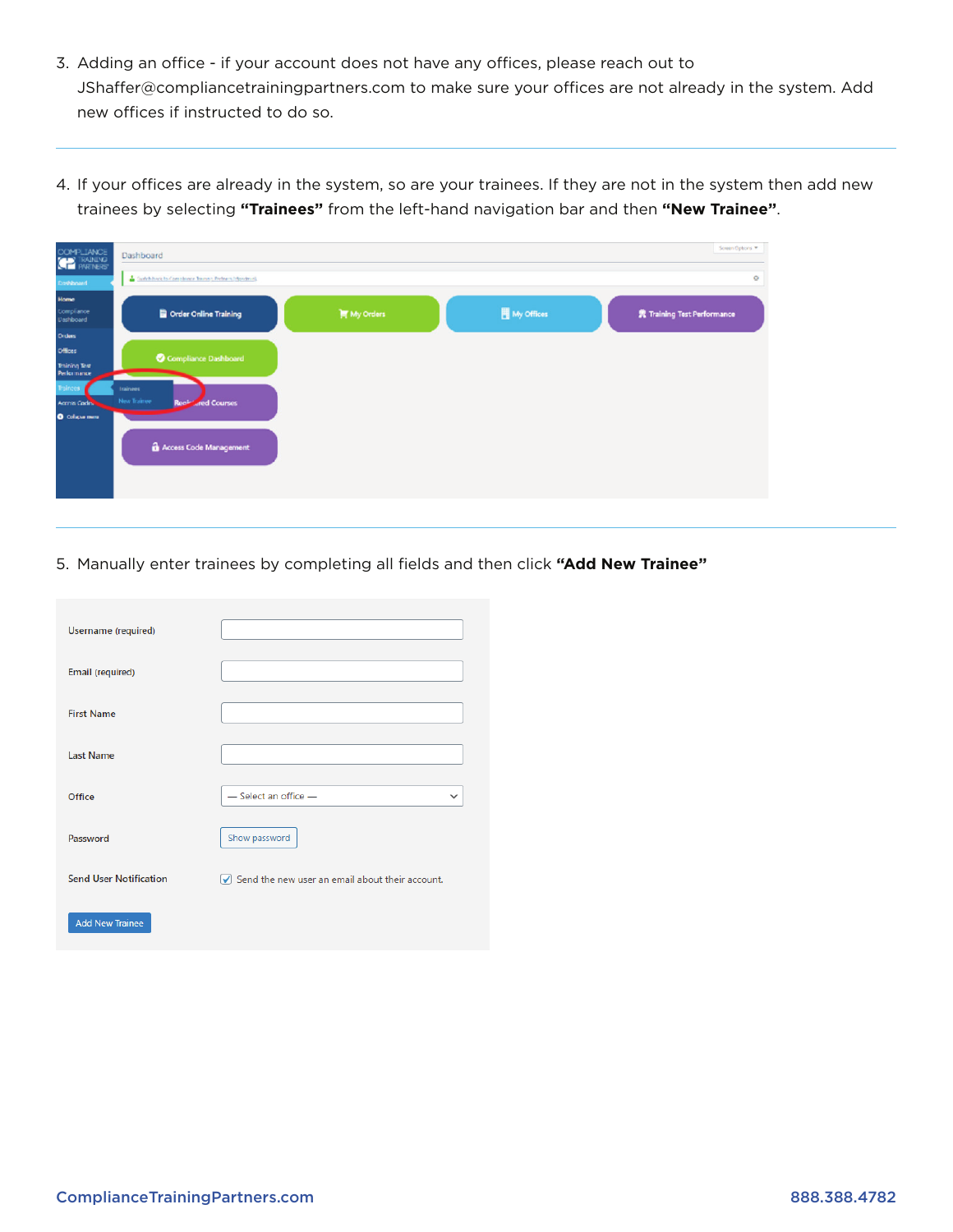6. ...or import trainees using the Excel Sheet Template.

| test office 2 - 126 Main Street<br>$\checkmark$ |                | $\mathsf{A}$      | B                 |                                    |   |
|-------------------------------------------------|----------------|-------------------|-------------------|------------------------------------|---|
|                                                 |                |                   |                   | $\mathbb{C}$                       | D |
|                                                 |                | <b>First Name</b> | Last Name         | Email                              |   |
|                                                 | $\overline{2}$ | John              | Doe               | johndoesdfasdfsdf@example.com      |   |
| Choose File   No file chosen                    | 3              | Jane              | Doe               | janedoesasdasdasddfsaf@example.com |   |
| <b>Example Sheet Template</b>                   |                |                   |                   |                                    |   |
|                                                 | Е              |                   |                   |                                    |   |
|                                                 |                |                   |                   |                                    |   |
|                                                 |                |                   |                   |                                    |   |
|                                                 | 8              |                   |                   |                                    |   |
|                                                 |                |                   | <b>SALES STOP</b> | <b><i>NEW YORK</i></b>             |   |

## **Ordering Online Training**

7. From your Dashboard, select **"Order Online Training"**.

| ■ Order Online Training |  |
|-------------------------|--|
| Compliance Dashboard    |  |
| Registered Courses      |  |

8. Select a training date and office. Check box **"Is this order for specific trainees?"** if the order is to be assigned to specific trainees. In the trainee field select the name(s) of those who need training.

| Order #101868 details                                     |              |  |
|-----------------------------------------------------------|--------------|--|
| General                                                   |              |  |
| Training date:                                            |              |  |
| 2021-06-17                                                |              |  |
| Office:                                                   |              |  |
| Test office 1 - 123 Elm St                                | $\checkmark$ |  |
| $\sqrt{\phantom{a}}$ Is this order for specific trainees? |              |  |
| Trainees:                                                 |              |  |
| x John Smith<br>x John Doe<br>x Jane Doe                  |              |  |
| Quantity of items needs to match number of trainees       |              |  |
| Email address to send order and access codes to:          |              |  |
| email@example.com                                         |              |  |
|                                                           |              |  |
| Item                                                      |              |  |
|                                                           |              |  |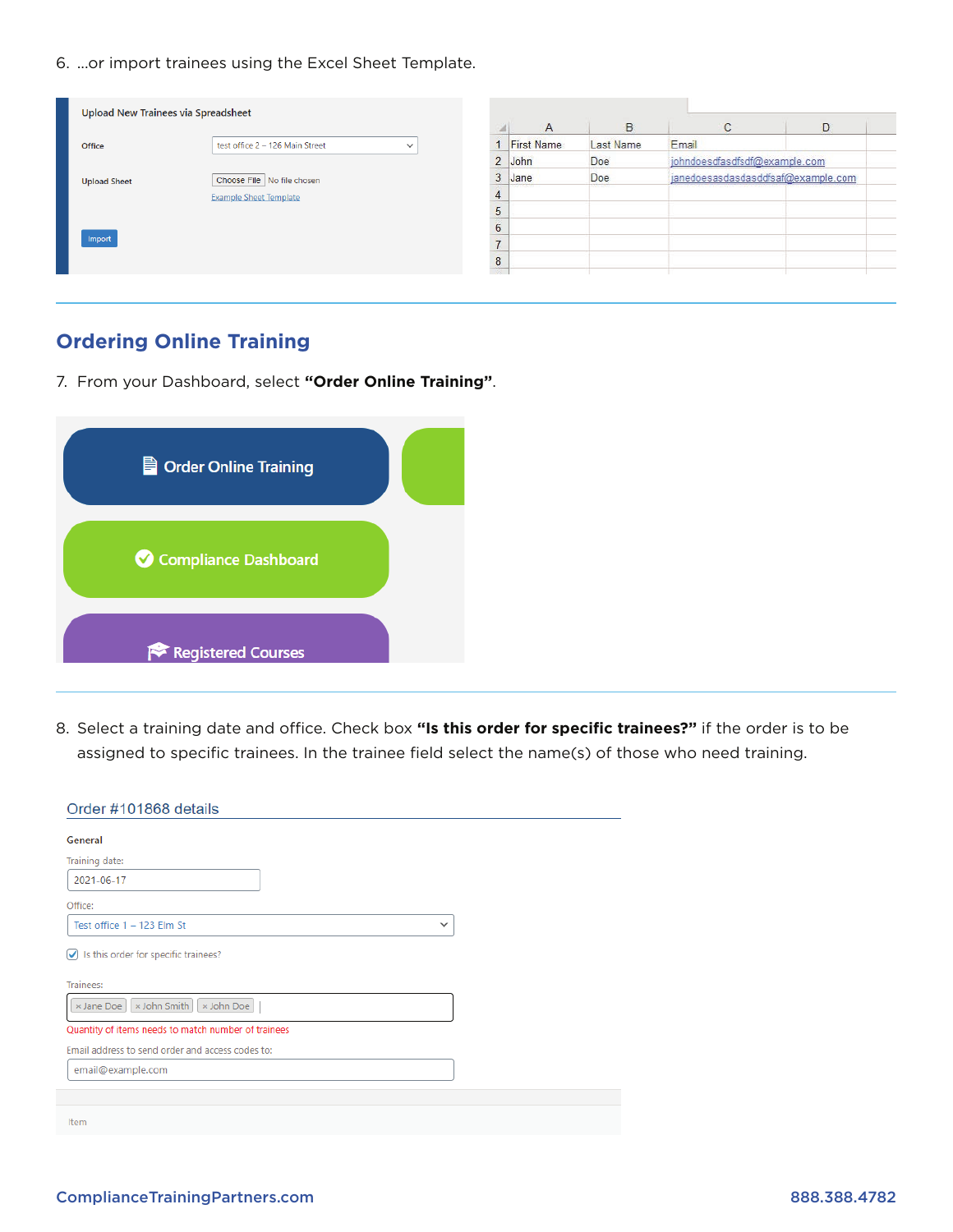9. Select **"Add Items"** then **"Add Products"**.

| Add item(s)          | Add product(s)<br>Save<br>Cancel<br>$\mathbf{D}$ |
|----------------------|--------------------------------------------------|
| <b>Order actions</b> | $\sim$ $\sim$                                    |

10. Select the course and click **"Add"**. Change the quantity to match the number of trainees selected. \*Note that only 1 course may be ordered when assigning a course to specified trainees.

| <b>University</b> |                                           |                                                                                                                                           |                 |                              |       |
|-------------------|-------------------------------------------|-------------------------------------------------------------------------------------------------------------------------------------------|-----------------|------------------------------|-------|
|                   |                                           |                                                                                                                                           |                 |                              | . .   |
| <b>SPECT</b>      |                                           |                                                                                                                                           |                 |                              |       |
| <b>Notation</b>   |                                           |                                                                                                                                           |                 | <b>Barry Secretary</b>       | 13.08 |
| Nors-             |                                           |                                                                                                                                           |                 | <b>CHAIR TITLE</b>           | 30.00 |
| ining Year.       |                                           |                                                                                                                                           |                 | <b>SAN ANTIQUEST CONTROL</b> |       |
| plemance.         |                                           | Add products                                                                                                                              | $\mathbf{x}$    |                              |       |
| <b>Italinaes</b>  |                                           |                                                                                                                                           |                 |                              |       |
| Arrest Codes      | Cross actions                             | <b><i>MOVEMENT</i></b>                                                                                                                    | <b>Thanford</b> |                              |       |
| O College mere    | Christian are suffered.                   | Composible Drame Childcaretti Librate: 2013.(SUNY) 35-1 w.                                                                                | $\mathbf{1}$    |                              |       |
|                   |                                           | McBallan NV (bring 12444 and it. Kentai Spanist 2013) (S.1059) 110-5-1-1-1-1-1                                                            |                 |                              |       |
|                   |                                           | <b>HIPAA Dental Online Training</b><br>Complet-Online H PAA Dental 2021 (HP185D-3)                                                        |                 | Ours:                        |       |
|                   |                                           | Thing's - Online Hifflick General Gourish 2015 (HIFFLIGHT)                                                                                |                 |                              |       |
|                   | Cardian product                           | M.M. Lisa Online HRAA Darral 2021 (HF1AVE-1-3)<br>My N-Car Online (IP/UCUp/GE) pain in (UZE (EFTAWD) 5-E-U.                               |                 |                              |       |
|                   |                                           | California Online Training                                                                                                                |                 |                              |       |
|                   | <b>Service Scott for the Children and</b> | Canally Online CAL OENA and IC Data (2021 (STRC/VP1D-2)                                                                                   |                 |                              |       |
|                   |                                           | Crangia (Tankran) at YBUMA and & Tamido Sponish 2023 (VEH) 20 9935-29.<br>Mate Cas Online C/2 (2016) and (C Ountail 2021 (1780/W10 V.1 1) |                 |                              |       |
|                   | <b>Publicate O</b>                        | Multi-Use Online DM OTER and IC On tal Spanish 2021 (STRCAP10S-V-5-1)                                                                     |                 |                              |       |
|                   |                                           | OSHA Dental Ositive Training<br>Consist - Online Const. and C Dunsal 2021 (STRAT/1046)                                                    |                 |                              |       |
|                   |                                           | The global field of Global and C. Herbid Spanish right in Hang Hands.                                                                     |                 |                              |       |
|                   | <b>Block by Locherson St.   WOR  </b>     | Multi Ltd Oniver 2044 and K. Dontal 2021 (STRVATE) 2-11                                                                                   |                 |                              |       |
|                   |                                           | Multi-Use Online 2011A and IC Dental Spanish 2524 (STRVE) (DS-3-1)<br><b>Online Training</b>                                              |                 |                              |       |
|                   |                                           | Consiliu Online Sensei Hatassment 2021 (SHCAVAN-S)                                                                                        |                 |                              |       |
|                   |                                           | McBulline Clobbe, heroed Harvesment 11 (SVR World)                                                                                        |                 |                              |       |
|                   |                                           | MUN Use Online Sexual Harpstreet CE 2021 (SHEW 1 2 1)                                                                                     |                 |                              |       |

11. Complete the email field with the email address of the person receiving the order. Trainees selected will receive an email stating they have been assigned training. Then click on "Create" to complete your order.

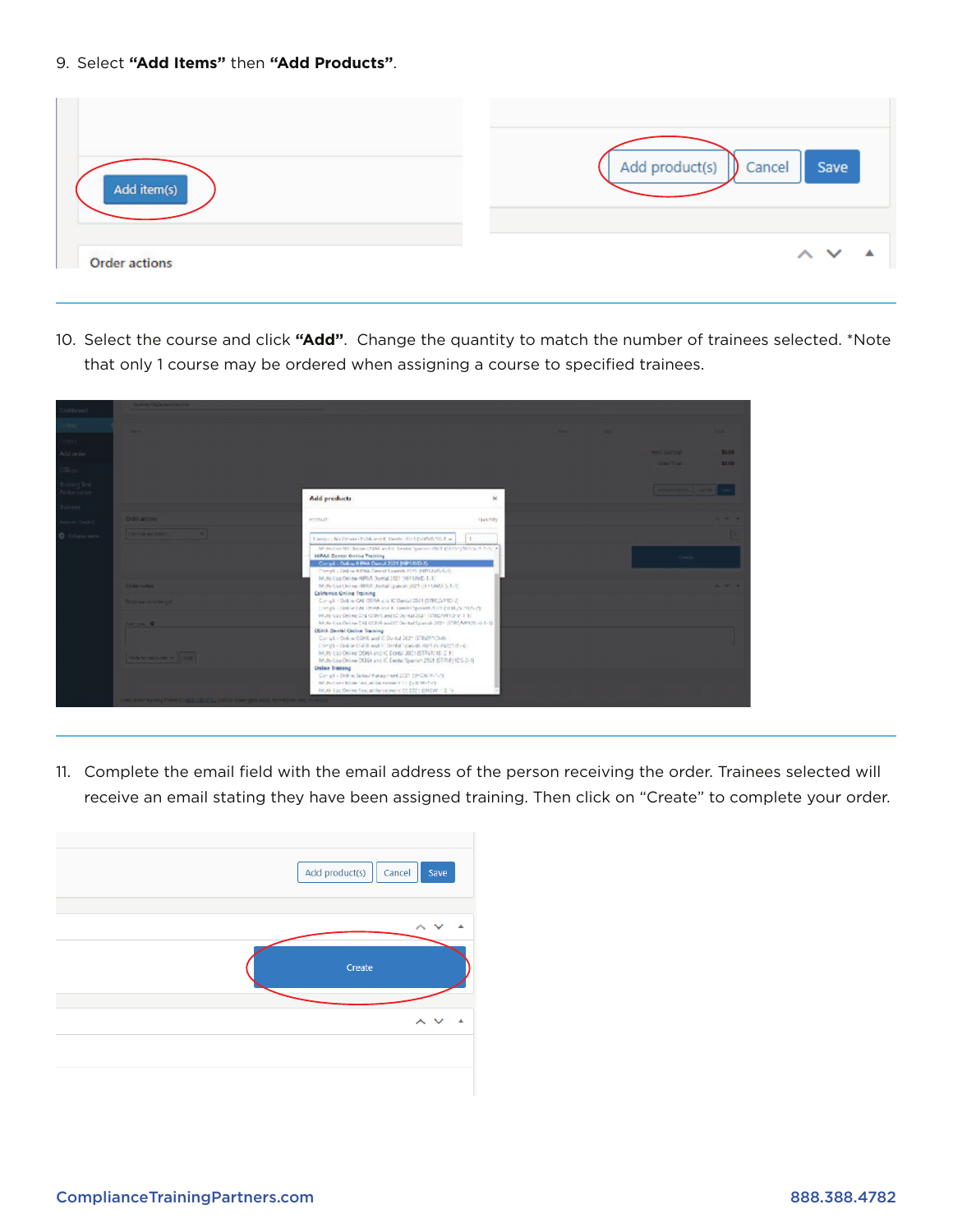12. The assigned trainees will receive the email below.



# **Ordering Online Training**

**"My Orders"** — These are snapshots of all orders placed. Selecting the "Eye" icon will show you a glimpse of the order details



"My Offices" – View your office location(s) and its associated trainees.



#### ComplianceTrainingPartners.com 888.388.4782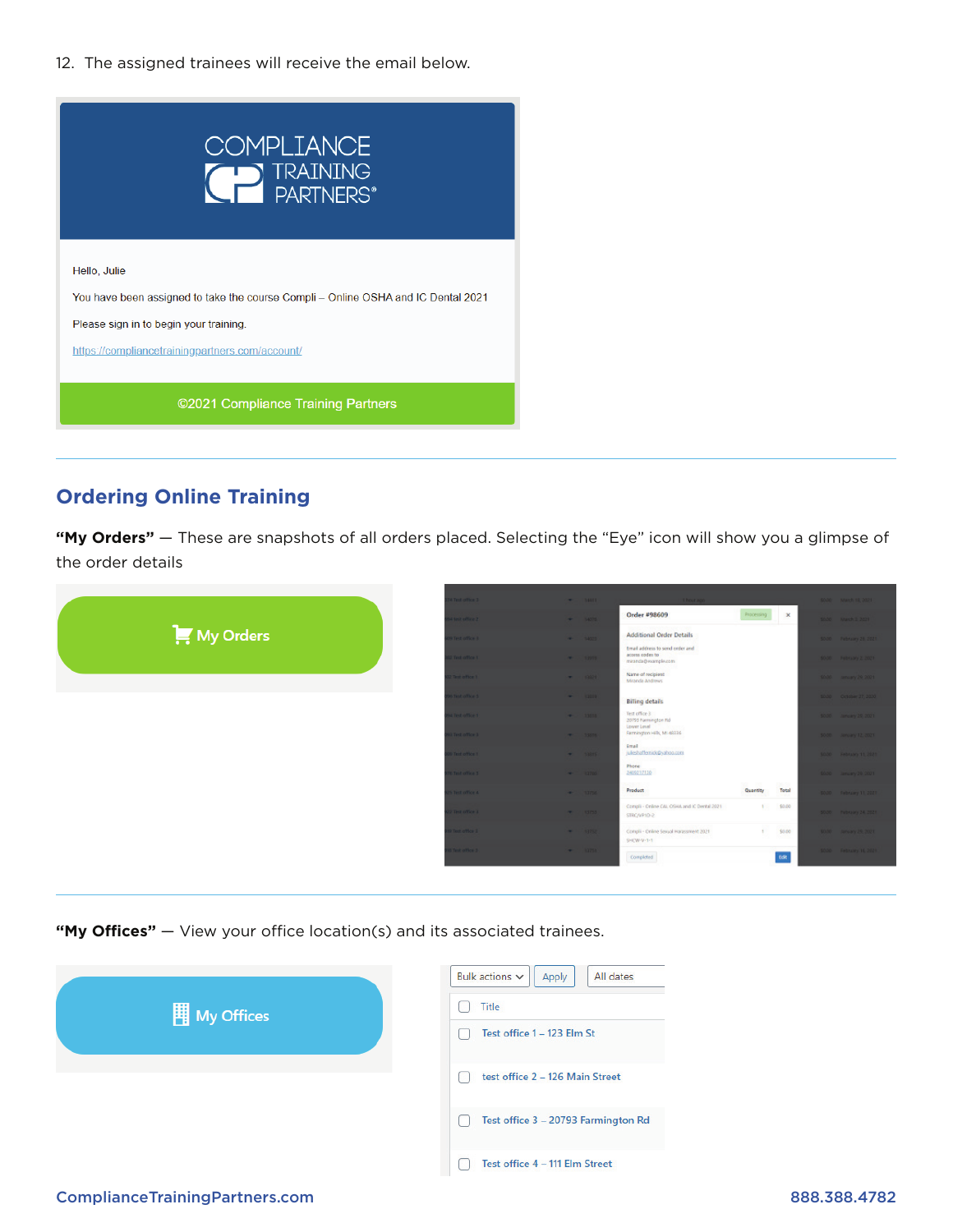**"Training Test Performance"** — View **all completed** training and certificates.

|         | <b>A</b> Training Test Performance                                                                         |                      |                                            |                                                                       |   |                                                                                                                                     |                                                  |                          |
|---------|------------------------------------------------------------------------------------------------------------|----------------------|--------------------------------------------|-----------------------------------------------------------------------|---|-------------------------------------------------------------------------------------------------------------------------------------|--------------------------------------------------|--------------------------|
| Andrews | Miranda                                                                                                    | miranda@example.com  | Online Sexual Harassment<br>CE 2021        | January 27, 2021                                                      | D | Julie Shaffer                                                                                                                       | CE Course, Compli, Henry<br>Schein Dental        | $\circ \approx$ $\theta$ |
| Andrews | Miranda                                                                                                    | miranda@example.com  | Compli - Online HIPAA<br>Dental 2021       | January 27, 2021                                                      | P | Julie Shaffer                                                                                                                       | CE Course, Compli, Henry<br>Schein Dental        | $R^*$ A<br>O             |
| White   | Betty                                                                                                      | bwhite99@example.com | <b>Online Sexual Harassment</b><br>CE 2021 | January 27, 2021                                                      | F | Julie Shaffer                                                                                                                       | CE Course, Compli, Henry<br>Schein Dental        | r A<br>Ø                 |
| Jones   | Delores                                                                                                    | djones@sample.com    | Compli - Online HIPAA<br>Dental 2021       | January 27, 2021                                                      | P | Julie Shaffer                                                                                                                       | CE Course, Compli, Henry<br><b>Schein Dental</b> | $\circ \approx$ A        |
|         | <b>Trainee Certificates</b><br>CE Certificate Sexual Harassment 2021<br>Sexual Harassment Certificate 2021 |                      |                                            |                                                                       |   | <b>PARTNERS</b> *<br><b>INDIVIDUAL CEU TRANSCRIPT</b><br>A live interactive presentation<br>Provider Number 217695 - 2 CEUs Awarded |                                                  |                          |
|         |                                                                                                            |                      |                                            | <b>Registrant's Name: Betty White</b><br><b>Office: Test office 3</b> |   | Course Name: Sexual Harassment in the Healthcare Workplace                                                                          |                                                  |                          |

# **"Compliance Dashboard" - This is a report of your offices' compliance.**



1. Select the office.

| Offices                             |  |
|-------------------------------------|--|
| Test office 1 - 123 Elm St          |  |
| test office 2 - 126 Main Street     |  |
| Test office 3 - 20793 Farmington Rd |  |
| Test office 4 - 111 Elm Street      |  |
| Offices                             |  |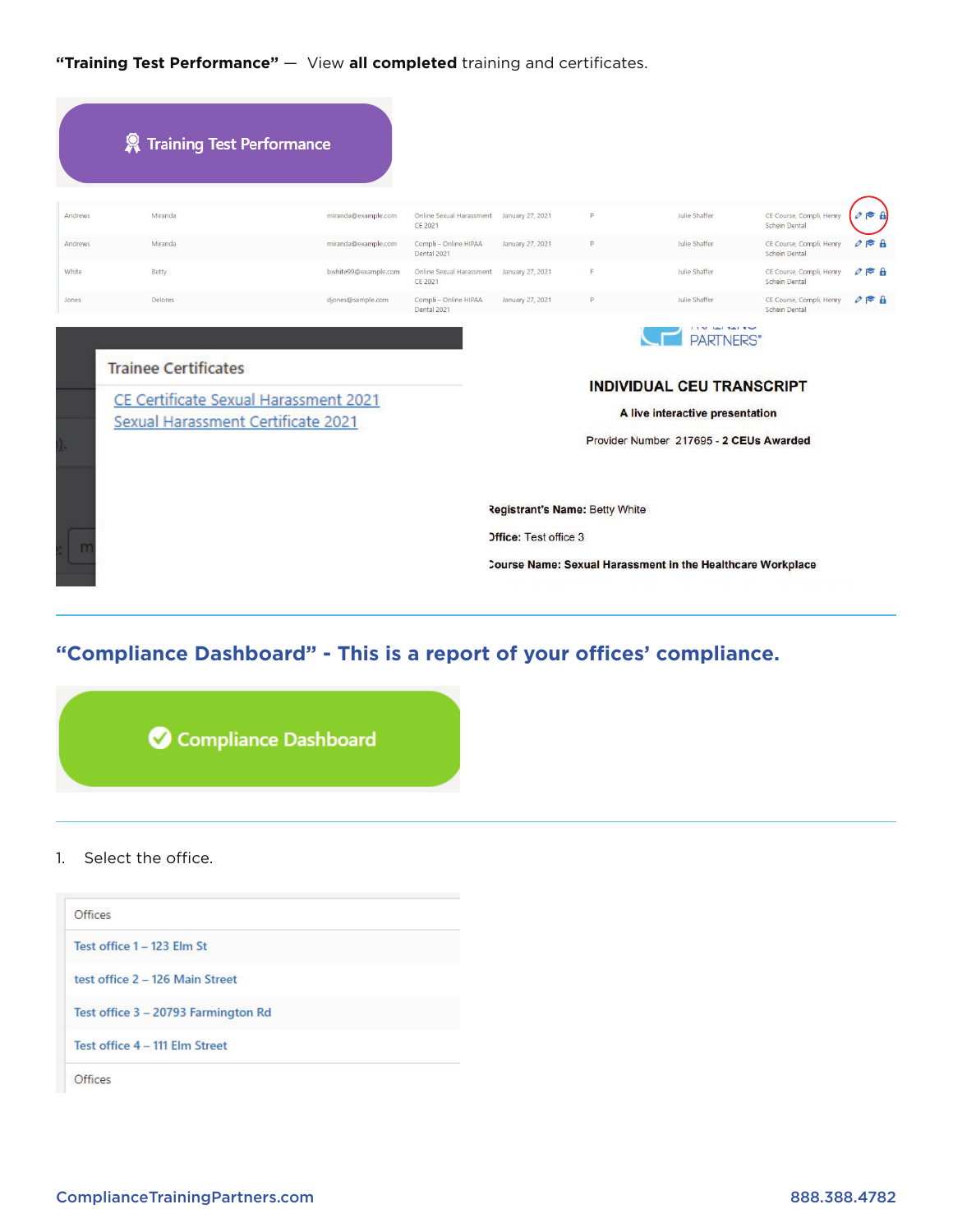2. Complete in-office infection control audits.

| <b>Weekly Eyewash Check</b><br><b>Monthly Fire Extinguisher Check</b>                                     |           |
|-----------------------------------------------------------------------------------------------------------|-----------|
| Last Check Date: 2021-02-23 00:00:00<br>Last Check Date: 2021-01-29 00:00:00<br>Ø<br>Thumbnail<br>smith   | Ø         |
| Update<br>Order<br>Order                                                                                  | Update    |
|                                                                                                           |           |
| <b>Weekly Spore Test of Autoclaves</b><br><b>Quarterly Dental Unit Water Testing</b>                      |           |
| Last Check Date: 2021-01-29 00:00:00<br>Last Check Date: 2021-03-02 00:00:00<br>A<br>Thumbnail<br>alvarez | $\bullet$ |
| Update<br>Order<br>Order                                                                                  | Update    |
|                                                                                                           |           |

3. View all audit checklists completed from the app or an employee's dashboard.

| Latest Compliance Checklist Submissions           |                                         |
|---------------------------------------------------|-----------------------------------------|
| <b>OSHA Compliance Audit Checklist</b>            | <b>HIPAA Compliance Audit Checklist</b> |
| No submissions                                    | No submissions                          |
|                                                   |                                         |
| <b>Detailed Infection Control Audit Checklist</b> |                                         |
| Not in compliano<br>In compliance                 |                                         |
| User: Julie Shaffer<br>Date: January 28, 2021     |                                         |
| 39 / 68 In Compliance                             |                                         |
| <b>View Details</b>                               |                                         |